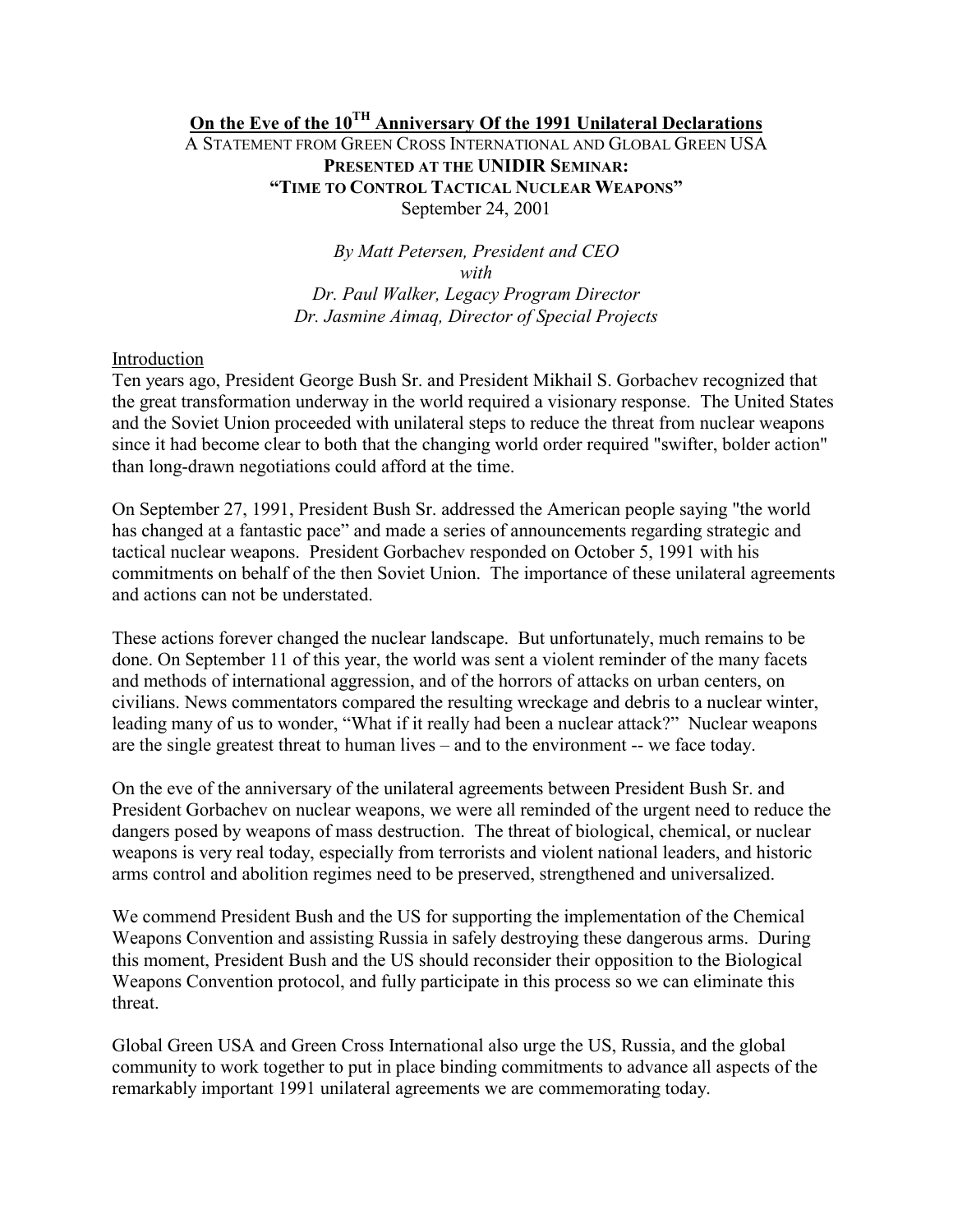We focus in particular on two aspects of these agreements in this statement:

- $\bullet$  the de-alerting of strategic nuclear weapons it is more important than ever that we prevent accidental launch during a time of such high tension;
- reducing the threat of tactical nuclear weapons through proliferation, theft, and accidental use.

There is today widespread fear over the weapons that might be used in the wake of the terrorist attacks of September 11, and over the scope of the new conflict. What will happen if there is war in the volatile region where Russia and other nuclear powers -- and rivals-- like India and Pakistan reside? What can be done now to remind a world that is again poised on the edge of greater violence that nuclear weapons must never be used?

Taking strategic nuclear weapons off hair-trigger alert is one important step. Another key measure is to further build on the agreements that have helped reduce the threat of tactical nuclear weapons posed by proliferation, theft and accidental use.

## De-alerting

Former President Bush's 1991 announcement committed that all United States strategic bombers would be removed from their alert posture, effective immediately. Nuclear weapons were removed from planes that had for decades been poised to take off in minutes. Bush also announced that all U.S. long-range-missiles slated for elimination under START I would at once be taken off high-alert status. Four hundred and fifty Minuteman-2 missiles were de-alerted, along with the missiles on 10 Poseidon submarines.

President Gorbachev responded by ordering that over 150 Soviet ICBMs in silos and the missiles on six strategic submarines be de-alerted, lowering the alert levels of Soviet bombers, and placing Soviet rail-based nuclear missiles in garrison.

The Cold War is well over, yet Russia and the United States continue to maintain thousands of strategic nuclear weapons on high alert. With most of their Cold War stockpiles intact, Russia and the United States are courting nuclear disaster. They stand ready to destroy each other with a quick launch of their massive nuclear arsenals. Keeping missiles on hair-trigger alert means that leaders have just minutes to assess whether an alleged attack is real or false. Because weapons on high alert are launched in a matter of minutes, there is no time to reassess, and no place to hide.

The threat of a false alarm was serious even before today's international crisis, but the current situation has undoubtedly increased the risk. The difficult situation in Russia has in recent years led to a serious decay in early warning systems. The Russian leadership might easily fear that it has failed to be properly warned of an incoming nuclear attack, and would then move quickly to launch its own weapons.

We have already come too close to accidental nuclear war. There have been false alarms on both sides that have brought us to the brink. How can we prevent such false alarms and the threat of untold human and environmental losses?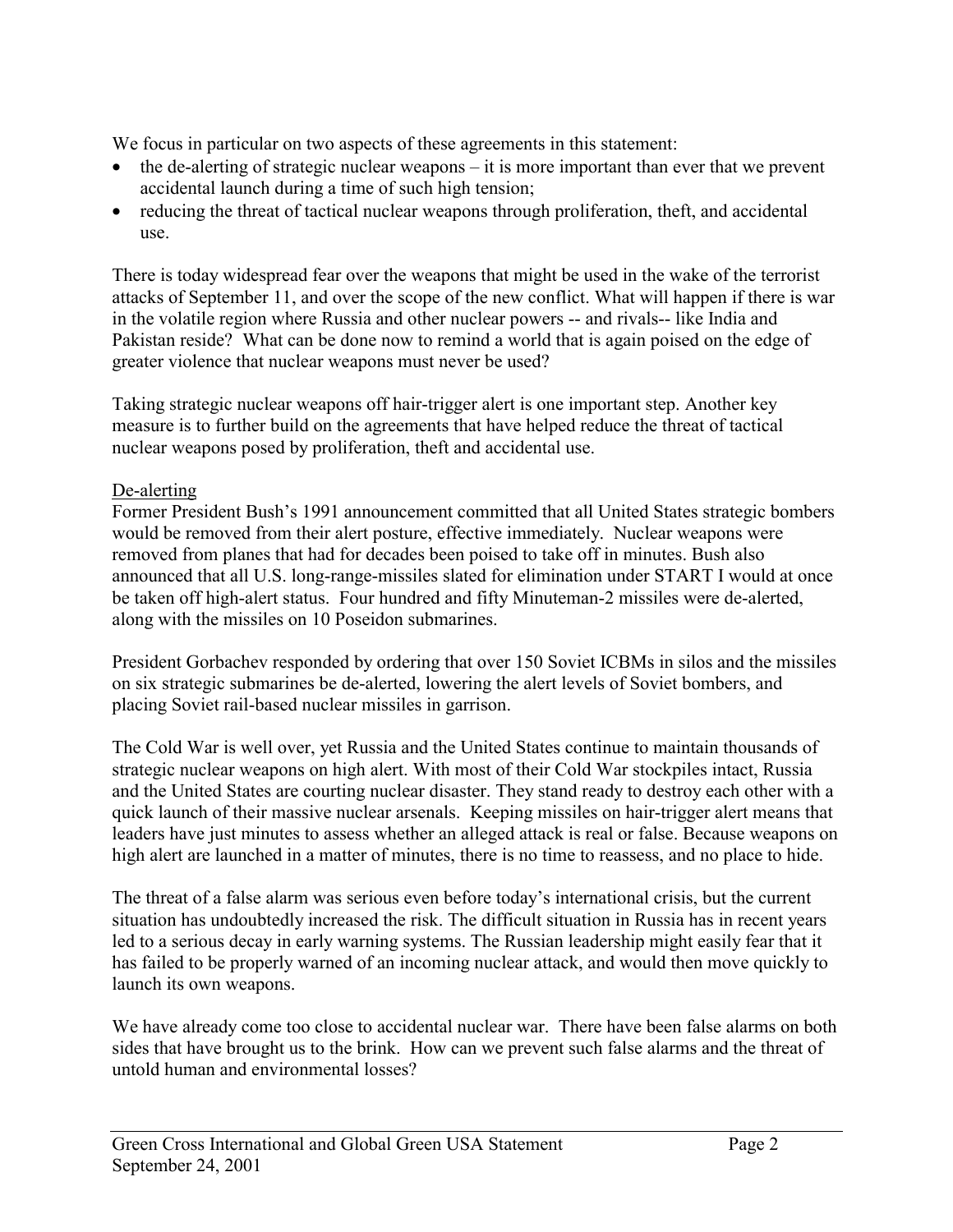Perhaps the current President Bush has the answer. During his campaign last year, George W. Bush said the "United States should remove as many weapons as possible from high-alert, hairtrigger status -- another unnecessary vestige of Cold War confrontation."

In the spirit of his father's foresight and courage, President Bush can now stake out his own claim to history. In this time of escalating rhetoric, the U.S. can take the initiative to relax its nuclear posture. Instead of keeping 2,000 nuclear weapons ready for an immediate launch--and projecting a constant threat to the sudden decimation of Russia's arsenal--the U.S. can and should de-alert its forces to motivate Russia to do the same.

This would also send a signal to other nuclear powers that in this volatile time, the U.S. is stepping back from the use of nuclear weapons. The goal, of course, is to get all U.S. and Russian nuclear weapons off high alert, but this objective could be achieved in stages--just as significant reductions in nuclear weapons is a step toward their eventual elimination (a goal already agreed to by the U.S., Russia and other nuclear powers in the NPT).

### Tactical Nuclear Weapons

If we are to create a nuclear-free, sustainable and more stable world, we must also turn our attention to the threat posed by tactical nuclear weapons. As terrorists plot their next move, the world's first concern is about the release of biological or chemical weapons on civilian populations. But there is also a real danger that terrorists will obtain and detonate a tactical nuclear weapon.

The characteristics of many tactical nuclear weapons make them more susceptible to theft and unauthorized use. It is therefore key to eliminating the tools of future terror that we reduce and eliminate tactical nuclear weapons.

There are many steps that should be taken to reduce this threat. As START III negotiations seem stalled, the US should initiate a dialogue with Russia on making TNW agreements binding, possibly in separate negotiations from the START process. This could begin with reaffirming the Gorbachev and Bush Sr. 1991 declarations through formal statements from both President Bush and President Putin.

We also need to build the basis for verification of the existing TNW unilateral agreements. Basic data and information on tactical nuclear weapons should be exchanged. The creation of a verification regime should be explored.

Further, the United States should be encouraged to remove all remaining tactical nuclear weapons from Europe. Such a move would help dispel Russian concerns about NATO, and could help to revive the spirit of the parallel 1991 initiatives.

Finally, deeper reductions in tactical nuclear weapons must be considered. We must act swiftly, and reduce the momentum of US and Russian voices calling for the increase in tactical nuclear weapons and their use in battle. If the two leading nuclear powers appear to consider tactical nuclear weapons "usable" and acceptable in battle, others will follow. This we can not allow.